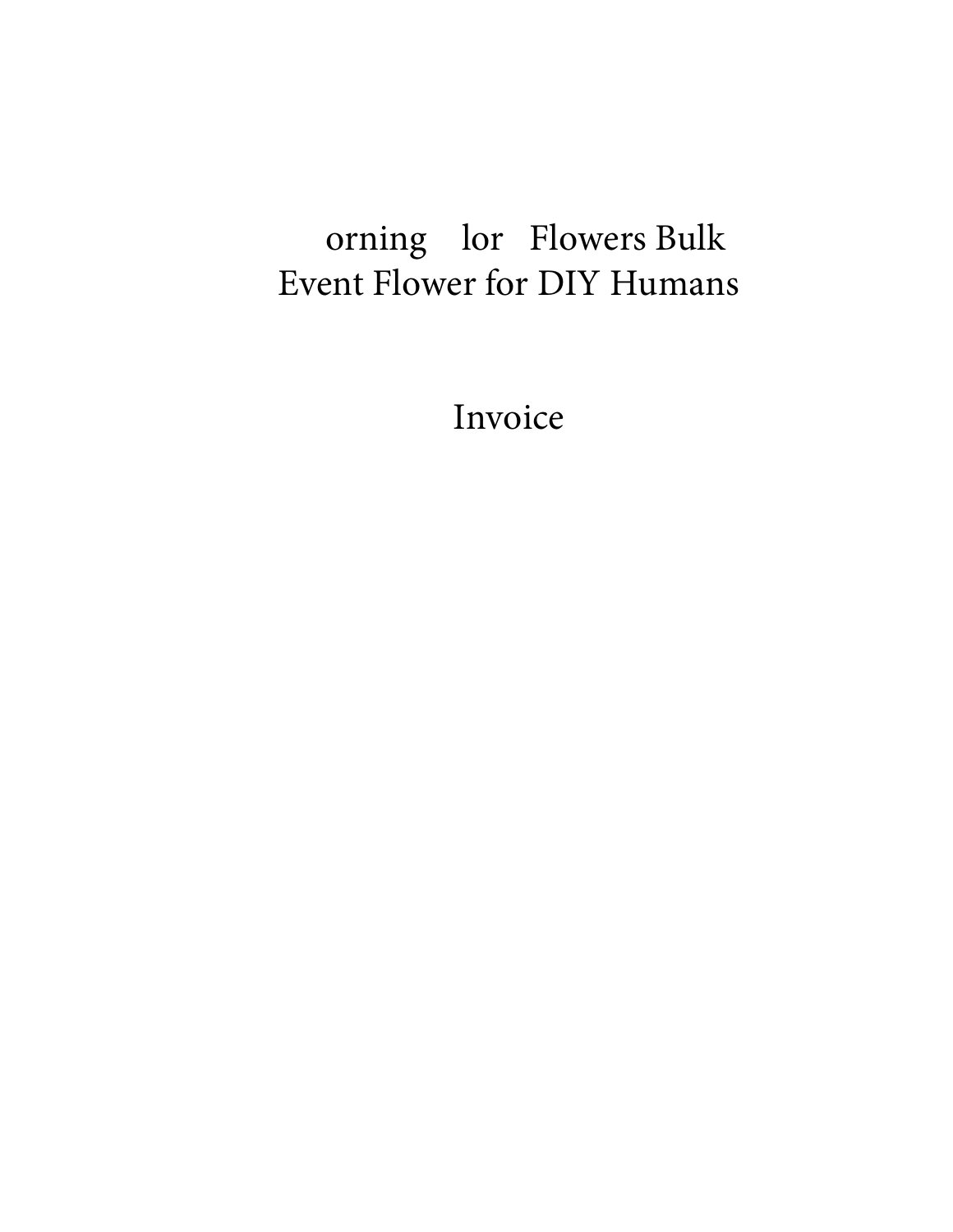### Morning Glory Flowers

#### **Bulk Event Flower Invoice for DIY Humans**

*Invoice must be paid in full 10 days prior to event.* 

| Pick Up Time & Date |  |
|---------------------|--|

For DIY Humans I recommend picking up flowers at least two days before your event.

#### Flower Farm Location:

35 Road to Great Neck West 

Tisbury Ma, 02575

We are the Second right once of the dirt Road. Look for barn with giant peace sign and pull in when you see it.

Walk in Cooler is located in the first bay of that barn. The cooler door is labeled "Flower Pick UP." Your buckets will we organized and labeled in that cooler. Please make sure cooler door is closed upon your exit. You can pull up and park in front of cooler.

Subtotal: 

Tax: 

Amount Due: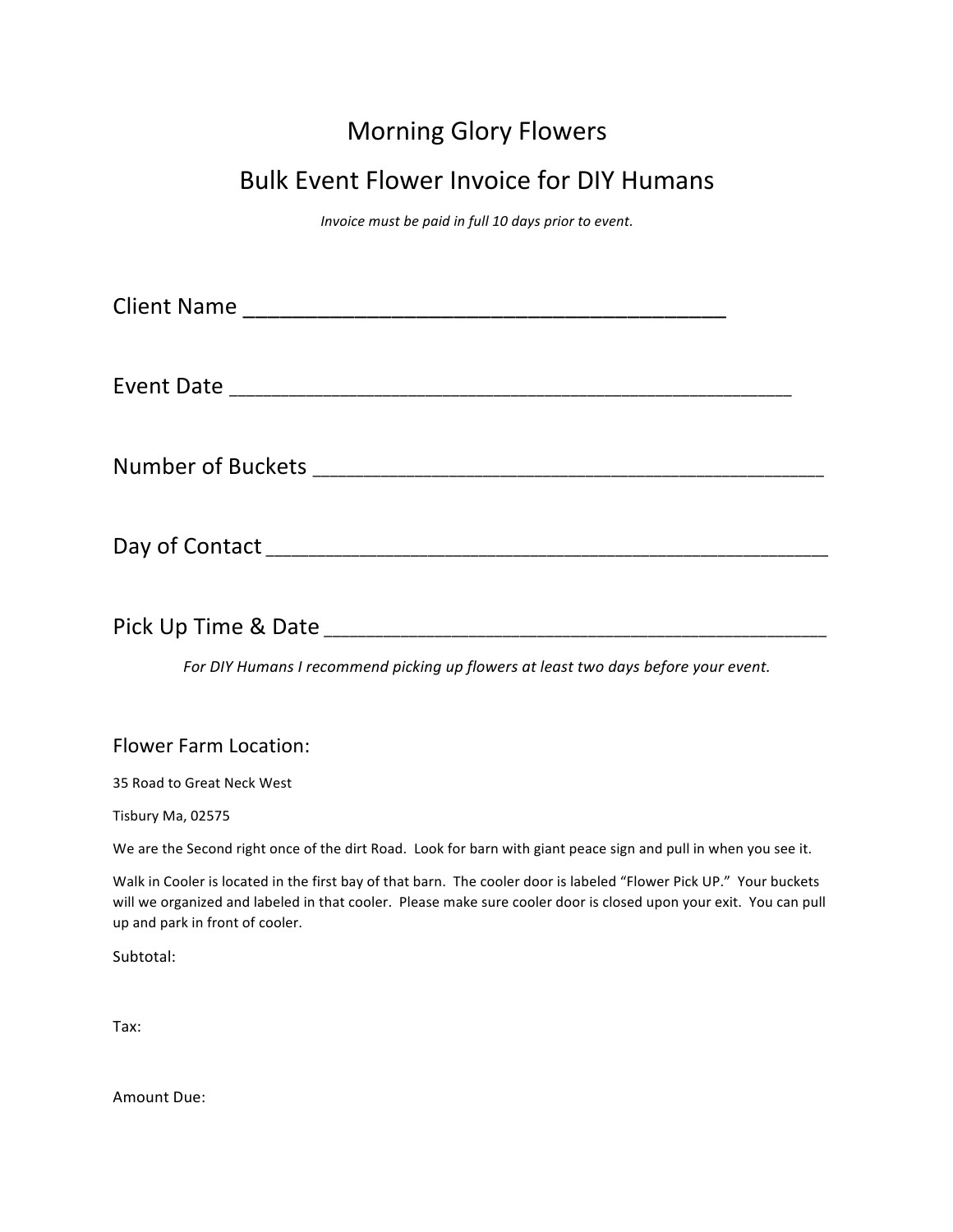# orning lor Flowers Out of Season Floral Design

Invoice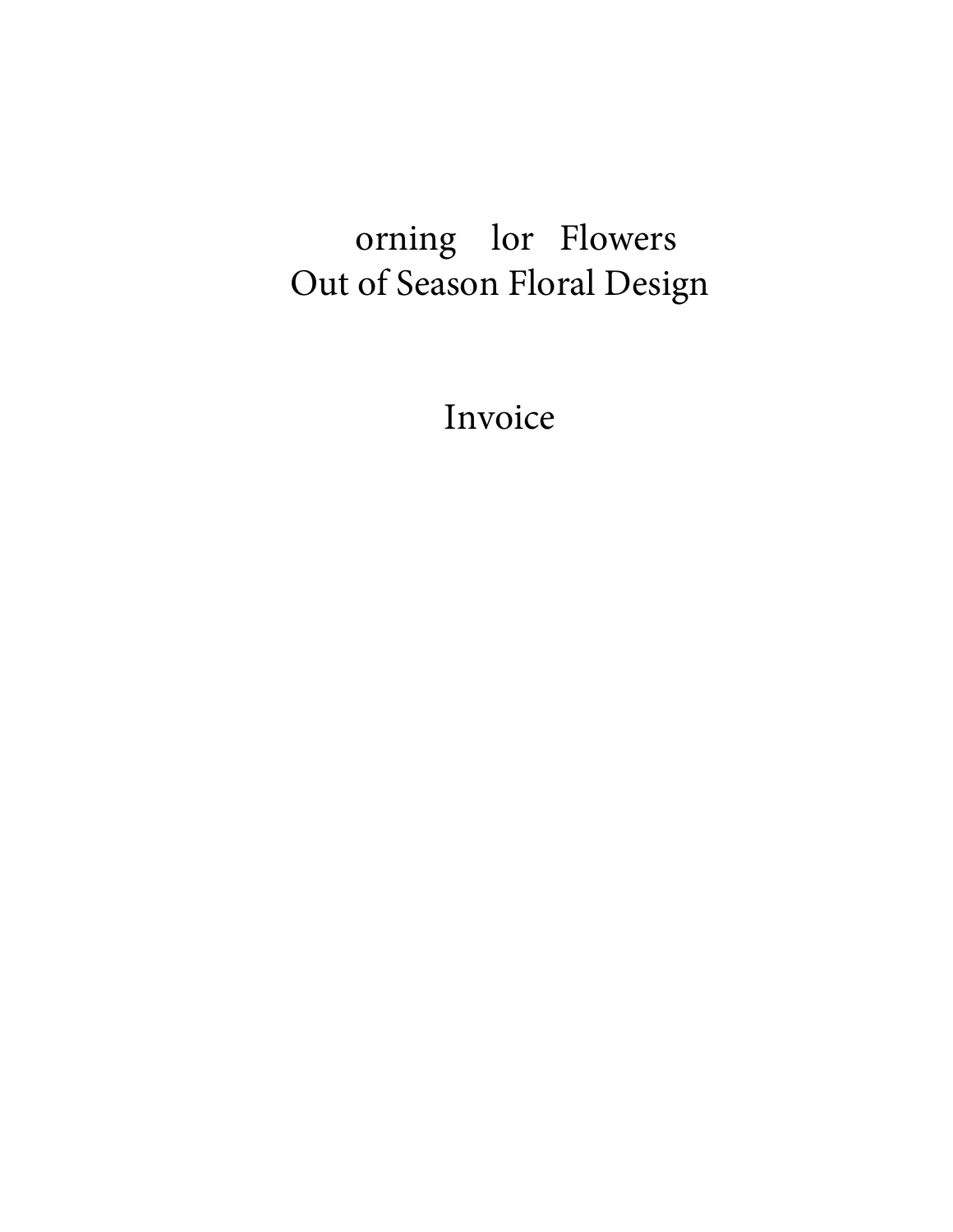### **Morning Glory Flowers**

## Out of Season Floral Design Service Invoice

Invoice must be paid in full 10 days prior to event.

| Delivery Charge and Location if Applicable |
|--------------------------------------------|
|                                            |
| Pick Up Time & Date if Applicable          |
| Number & Type of Handhelds and Wearables   |
|                                            |
|                                            |
| Number & Type of Centerpieces              |
|                                            |
|                                            |
|                                            |
|                                            |
|                                            |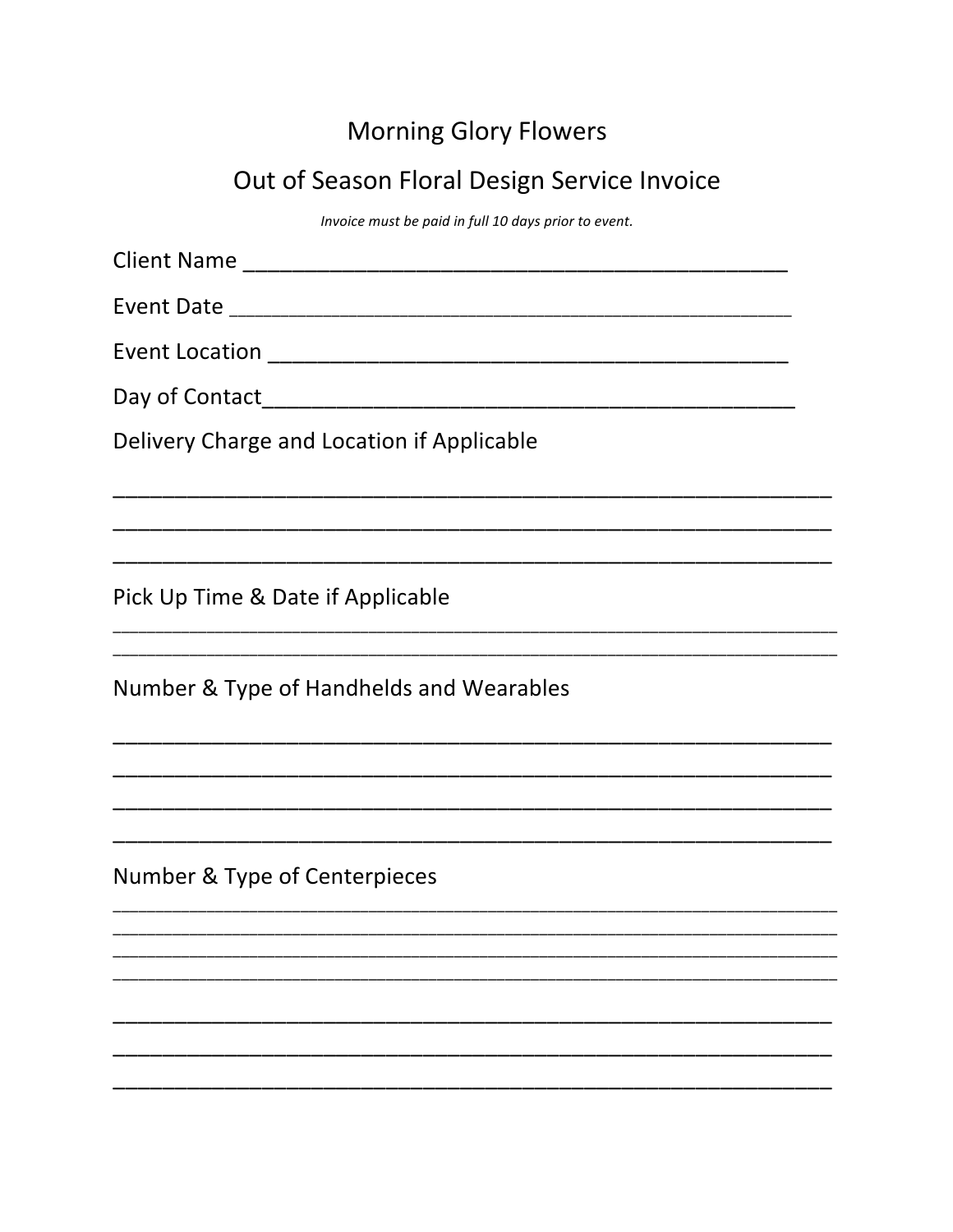#### Additional Bought in Florals Summary and Cost

\_\_\_\_\_\_\_\_\_\_\_\_\_\_\_\_\_\_\_\_\_\_\_\_\_\_\_\_\_\_\_\_\_\_\_\_\_\_\_\_\_\_\_\_\_\_\_\_\_\_\_\_\_\_\_\_\_\_

\_\_\_\_\_\_\_\_\_\_\_\_\_\_\_\_\_\_\_\_\_\_\_\_\_\_\_\_\_\_\_\_\_\_\_\_\_\_\_\_\_\_\_\_\_\_\_\_\_\_\_\_\_\_\_\_\_\_

\_\_\_\_\_\_\_\_\_\_\_\_\_\_\_\_\_\_\_\_\_\_\_\_\_\_\_\_\_\_\_\_\_\_\_\_\_\_\_\_\_\_\_\_\_\_\_\_\_\_\_\_\_\_\_\_\_\_

\_\_\_\_\_\_\_\_\_\_\_\_\_\_\_\_\_\_\_\_\_\_\_\_\_\_\_\_\_\_\_\_\_\_\_\_\_\_\_\_\_\_\_\_\_\_\_\_\_\_\_\_\_\_\_\_\_\_\_\_\_\_\_\_\_\_\_\_\_\_\_\_\_\_\_\_\_\_\_\_\_\_\_\_\_

\_\_\_\_\_\_\_\_\_\_\_\_\_\_\_\_\_\_\_\_\_\_\_\_\_\_\_\_\_\_\_\_\_\_\_\_\_\_\_\_\_\_\_\_\_\_\_\_\_\_\_\_\_\_\_\_\_\_

\_\_\_\_\_\_\_\_\_\_\_\_\_\_\_\_\_\_\_\_\_\_\_\_\_\_\_\_\_\_\_\_\_\_\_\_\_\_\_\_\_\_\_\_\_\_\_\_\_\_\_\_\_\_\_\_\_\_

\_\_\_\_\_\_\_\_\_\_\_\_\_\_\_\_\_\_\_\_\_\_\_\_\_\_\_\_\_\_\_\_\_\_\_\_\_\_\_\_\_\_\_\_\_\_\_\_\_\_\_\_\_\_\_\_\_\_

\_\_\_\_\_\_\_\_\_\_\_\_\_\_\_\_\_\_\_\_\_\_\_\_\_\_\_\_\_\_\_\_\_\_\_\_\_\_\_\_\_\_\_\_\_\_\_\_\_\_\_\_\_\_\_\_\_\_

\_\_\_\_\_\_\_\_\_\_\_\_\_\_\_\_\_\_\_\_\_\_\_\_\_\_\_\_\_\_\_\_\_\_\_\_\_\_\_\_\_\_\_\_\_\_\_\_\_\_\_\_\_\_\_\_\_\_

\_\_\_\_\_\_\_\_\_\_\_\_\_\_\_\_\_\_\_\_\_\_\_\_\_\_\_\_\_\_\_\_\_\_\_\_\_\_\_\_\_\_\_\_\_\_\_\_\_\_\_\_\_\_\_\_\_\_

Subtotal: 

Tax: 

Amount Due:

Flower Farm Location:

35 Road to Great Neck West

Tisbury Ma, 02575

We are the Second right once of the dirt Road. Look for barn with giant peace sign and pull in when you see it.

\_\_\_\_\_\_\_\_\_\_\_\_\_\_\_\_\_\_\_\_\_\_\_\_\_\_\_\_\_\_\_\_\_\_\_\_\_\_\_\_\_\_\_\_\_\_\_\_\_\_\_\_\_\_\_\_\_\_\_\_\_\_\_\_\_\_

Walk in Cooler is located in the first bay of that barn. The cooler door is labeled "Flower Pick UP." Your buckets will we organized and labeled in that cooler. Please make sure cooler door is closed upon your exit. You can pull up and park in front of cooler.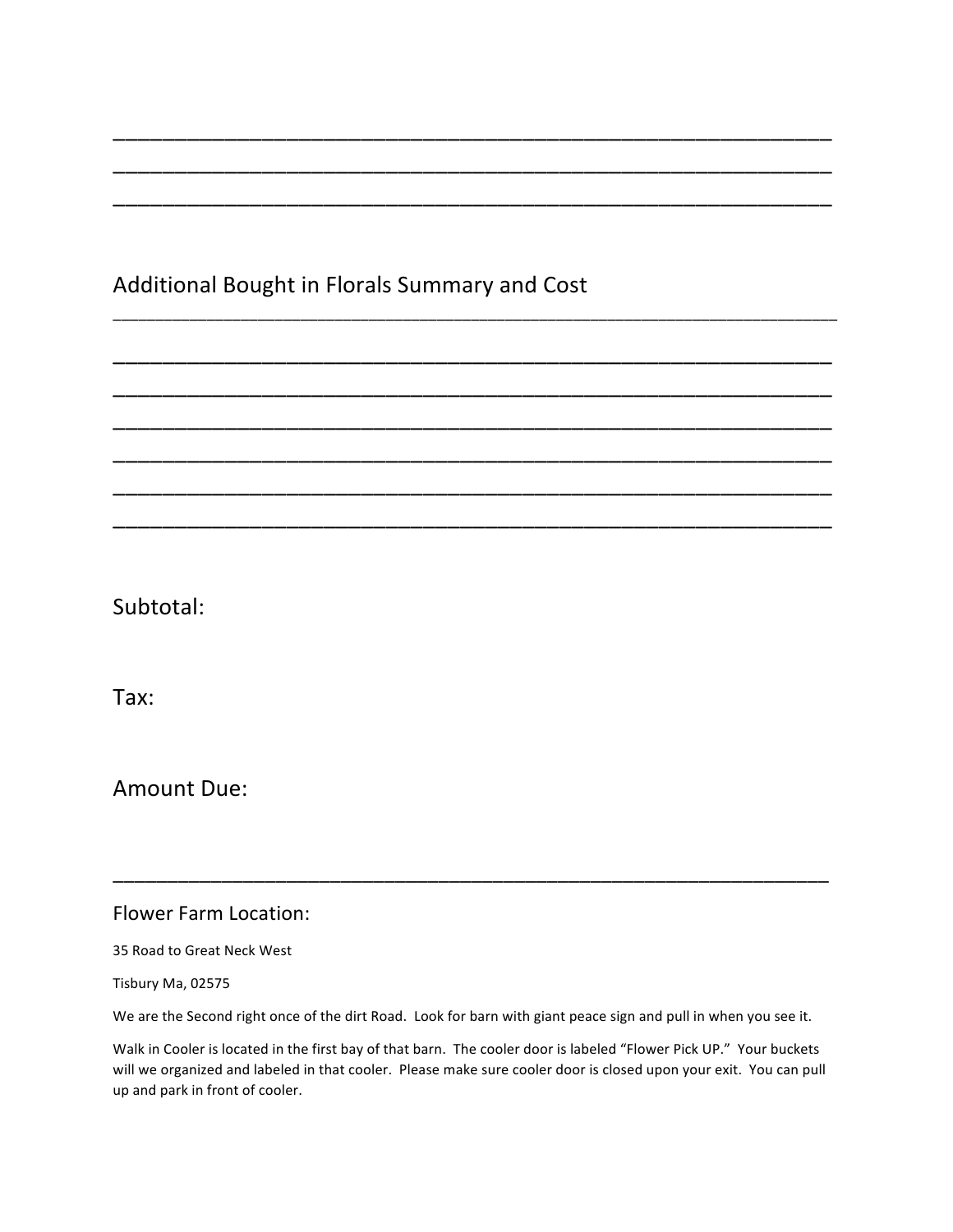# orning lor Flowers Full Service Event Design

Invoice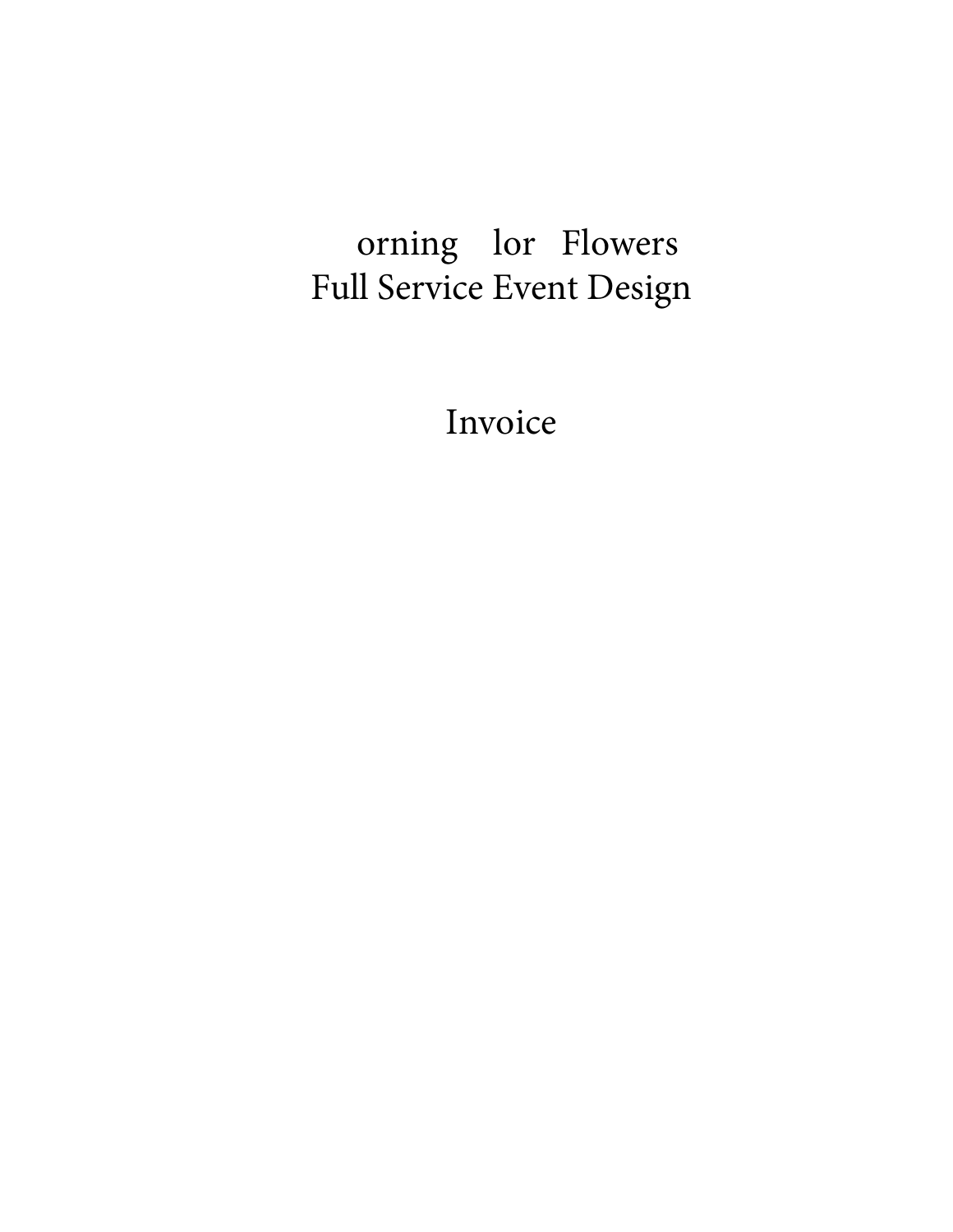### **Morning Glory Flowers**

## Floral Design Out of Season Services Invoice

Invoice must be paid in full 10 days prior to event.

| Delivery Charge and Location if Applicable |
|--------------------------------------------|
|                                            |
| Pick Up Time & Date if Applicable          |
| Number & Type of Handhelds and Wearables   |
|                                            |
|                                            |
| Number & Type of Centerpieces              |
|                                            |
|                                            |
| <b>Additional Design Services Summary</b>  |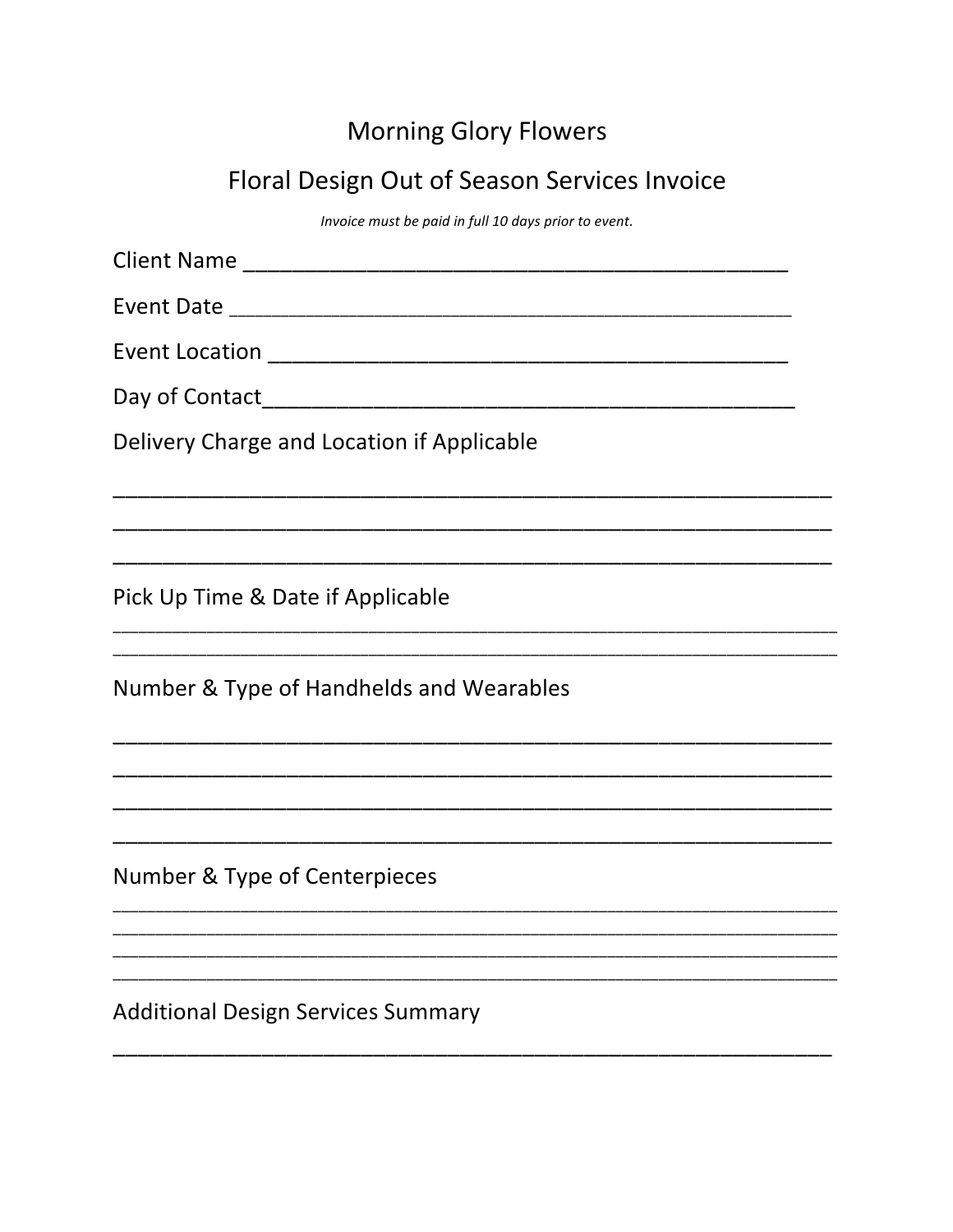Bought in Florals Summary and Cost

Bought in Vessels Summary and Cost

Design Service Labor Hours and Cost

Subtotal:

Tax:

**Amount Due:**